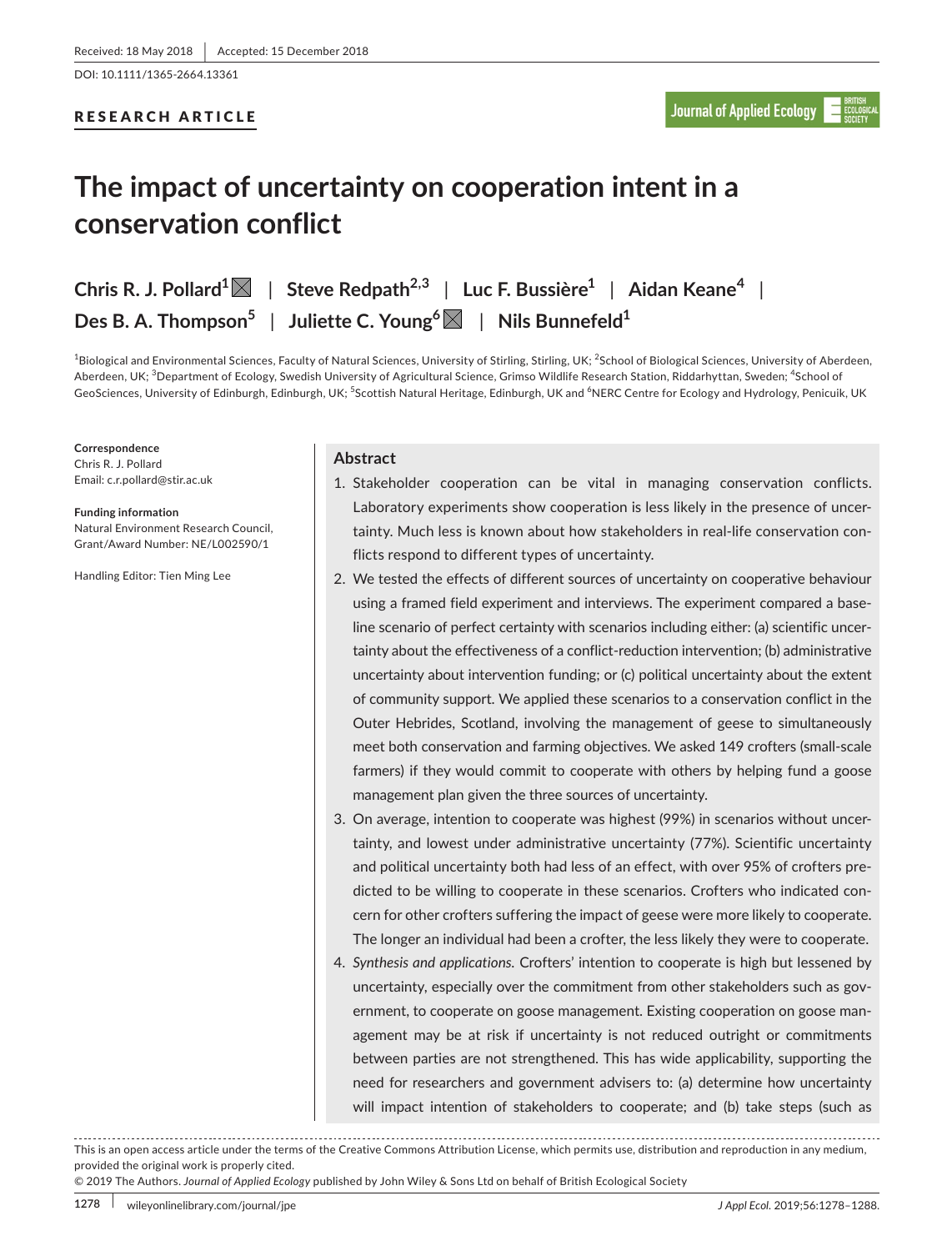uncertainty reduction, communication or acceptance) to reduce the negative impact of uncertainty on cooperation.

#### **KEYWORDS**

conflict, conservation management, decision-making, experimental economics, goose, public goods game, uncertainty

## **1** | **INTRODUCTION**

Conflicts in conservation are ubiquitous around the globe and are damaging to both conservation efforts and people's lives (Redpath et al., 2013). Fostering cooperation between stakeholders with conflicting values is a priority of conservation conflict management as it builds trust and reduces conflict, both under experimental conditions and in real-life (Yamagishi, 2005; Young et al., 2016b). One important factor that reduces the chances of achieving cooperation in conflict is uncertainty, which will generally decrease the tendency to trust and cooperate (Rapoport, Sundali, & Seale, 1996). Rittel and Webber (1973) describe three broad sources of uncertainty in social ecological systems (SES): scientific uncertainty from incomplete knowledge of the research system; political uncertainty regarding power relationships and values; and administrative uncertainty surrounding cost and responsibilities.

Experimental economics methods have been used to test cooperation in collective-action problems (Cárdenas & Ostrom, 2004), including in the presence or absence of uncertainty. For example, Barrett and Dannenberg (2012) used laboratory experiments with volunteers to investigate decision-making in the context of climate change negotiations, showing that uncertainty of the position of an emission threshold resulted in lower cooperation than uncertainty surrounding the impacts of exceeding that threshold. However, volunteers in a laboratory setting will act differently to stakeholders in a real-world situation (Levitt & List, 2007). Working with stakeholders involved in a conservation conflict (rather than with volunteers) and framing the experiment in a way which reflects a real collective-action problem, allows real-life aspects of the conflict such as knowledge of the system, underlying values and perceptions of others, to be taken into account. Here, we use an experimental economics method to explore how three types of uncertainty (scientific uncertainty, administrative uncertainty and political uncertainty) influence the intention to cooperate, of people in a real-life conservation conflict.

Conservation conflicts involving the damage of crops by wildlife are widespread globally (Treves, Wallace, Naughton-Treves, & Morales, 2006). In Northern Europe, reduction of agricultural yield due to grazing of wild geese is a well-documented problem (Cusack et al., 2018; Simonsen, Tombre, & Madsen, 2017). Methods for reducing goose damage to crops include regulating population (e.g. shooting), non-lethal scaring or providing sacrificial feeding areas (Fox, Elmberg, Tombre, & Hessel, 2016). Stakeholders involved in a goose

conflict can include those who: suffer directly from goose damage; wish to maintain the conservation status of the geese and their habitat; are responsible for scientific support of management; are required to fulfil practical management activities; and, provide funding or practical support. Mapping the specific stakeholders and uncertainties has been identified an important step in understanding the context for conservation conflict management (Redpath et al., 2013); however, less is known regarding how cooperative behaviour of stakeholders in a conflict is affected by different sources of uncertainty.

In this paper, we test how scientific, administrative and political uncertainties impact on stakeholders' willingness to cooperate on goose management in the Outer Hebrides, Scotland. Resident greylag goose (*Anser anser*) numbers have been increasing steadily from historic low points in the mid-twentieth century, to record highs. While this is seen by many as a conservation success story, the geese are responsible for damage to arable crops and to pasture intended for livestock. (Bainbridge, 2017; Mitchell, Griffin, Trinder, & Newth, 2010). The majority of agricultural activity in the Outer Hebrides takes place on crofts; small-scale farms of typically 5 ha, culturally unique to the more remote and less productive areas of the Highlands and Islands of Scotland. Crofting is regarded historically and legally as a distinct category of farming in Scotland and is recognised by the Scottish Government as being vital in maintaining the population of remote areas, supporting local businesses and managing important natural habitats (Scottish Government, 2016). Crofters (farmers of croft land) impacted by geese essentially take part in a form of public goods game, where they each choose whether to voluntarily contribute to the maintenance of a non-excludable, non-rivalrous public good (cooperate with goose management by contributing to scaring actions) or not (defect). Defection is less costly in the short term where benefits of the public good can be obtained without contribution (elsewhere called free-riding) but runs the risk of losing the benefits should enough others do the same.

Presenting crofters with a set of four public goods scenarios for goose management—a baseline with no uncertainty and three treatments with differing sources of uncertainty—we aimed to:

- **1.** examine how crofters' intention to cooperate was influenced by different types of uncertainty
- **2.** determine which variables (e.g. crofting location, time spent as a crofter, experiences of goose damage) were most important for describing cooperative behaviour.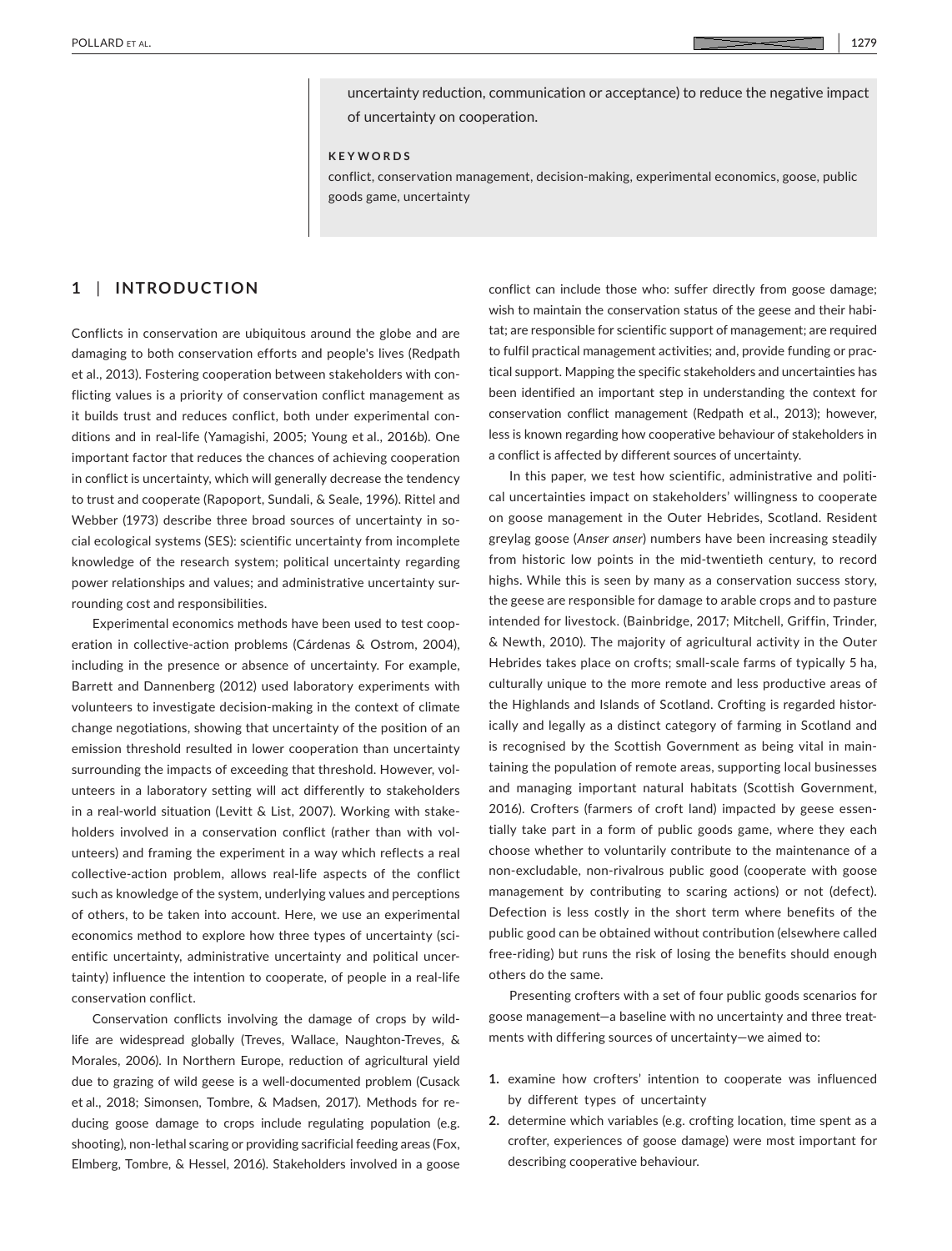#### **2** | **MATERIALS AND METHODS**

## **2.1** | **Study area**

North Uist, Benbecula and South Uist (hereafter, the Uists), are part of the Outer Hebrides; an island chain off the northwest coast of Scotland, UK. The Uists provide year-round habitat for greylag geese which damage both arable crop and pasture (Bainbridge, 2017). Non-lethal goose scaring methods have limited success (Simonsen, Madsen, Tombre, & Nabe-Nielsen, 2016). Greylag geese can be legally shot during a winter open season (September to February). Out of season, geese can be shot under licence only.

Goose management efforts had been ongoing for over a decade, but in 2012, a new multi-stakeholder local goose management group (LGMG), funded by the Scottish Government was created in the Uists. Stakeholders include crofters, government, conservation organisations, croft owners and recreational wildfowl shooters (SNH, 2016). A 5-year adaptive management pilot was designed to test if shooting levels could be managed to decrease goose damage whilst maintaining the conservation status of the geese (SNH, 2016). The pilot uses a mixture of volunteer and paid shooters who spend several hours a day in designated areas, carrying out lethal and nonlethal scaring throughout August and September. The pilot covers areas on the western side of the Uists where the arable crops are grown and uses population modelling to determine annual shooting targets (SNH, 2016).

## **2.2** | **Crofter recruitment and data collection**

In August 2016, a list of all crofts in Uist (*N* = 1,579) was obtained (Registers of Scotland, 2016). Potential interviewees were sequentially approached down a randomised copy of the list, until the end of the data collection campaign in November 2016. This resulted in 149 crofters agreeing to be interviewed. We used face-to-face interviews to ensure crofters' understanding of the questions and to capture qualitative responses accurately. Information from crofters on themselves, their crofting and their experiences of goose impact was collected using a structured questionnaire, to allow statistical analyses on the data collected (Newing, 2011). For full recruitment, pilot and collection methods, see Supporting Information. Ethical approval for this study was granted by Biological and Environmental Sciences Ethical Review Committee, University of Stirling.

## **2.3** | **Willingness to pay**

Crofters were asked if they would be willing to pay (WTP) an annual fee along with other crofters, for a project which would completely mitigate all the negative impacts of the geese, using a contingent valuation technique (Pearce, Ece, & Özedemiroglu, 2002). Those who were unwilling to pay were asked to give reasons. The responses were then coded post-hoc using theoretical thematic analysis (Braun & Clarke, 2006). Those who responded that they would be WTP

were then asked to indicate how much they would pay annually into a fund with other crofters for 100% mitigation of the negative goose impacts (hereafter, the WTP amount or  $C_{\text{wtp}}$ ). The primary aim was to identify a WTP amount for each individual which could then be used in the subsequent cooperation scenario. This was done to account for individual differences in value placed on goose impact reduction. The stated WTP amount was then repeatedly used in each cooperation scenario (see below). Where crofters were WTP but could not specify an amount, the modal WTP amount identified during piloting (£50 per year) was used as  $C_{\text{wtn}}$ .

## **2.4** | **Cooperation scenario**

We presented crofters with four scenarios, each detailing a hypothetical goose management plan, using summary cards (see Figure S1). Crofters could choose to either support the plan (intention to cooperate), or not (intention to defect). Both choices incurred a cost to the crofter, a resulting reduction in goose impact, and a threshold number of crofters that would be required for the management plan to be enacted. This choice is akin to a public good game, where the crofter's payoff (a utility function made up of the sum of the level of goose impact and cost of joining a goose management plan) is dependent on their own course of action as well as the actions of others (to meet the threshold number required) (Table 1). The goose management plan outlined in the baseline scenario resulted in a decrease of negative goose impact  $(C_{d})$  down to half the current impact levels. The WTP amount  $(C_{\text{wtp}})$  previously stated by the crofter was for 100% reduction in negative goose impact. Therefore, the cost to each crofter  $(C_{mn})$  of a management plan which achieved half that reduction as is the case in the baseline scenario, was  $0.5C_{wtp}$ . The management plan was presented as receiving partial payment from government funds equal to  $0.25C<sub>wto</sub>$ , so a cooperating crofter would receive a 50% reduction in goose impact for a  $C_{\text{mp}}$  = 0.25 $C_{\text{wto}}$ . This resulted in a total payoff to the crofter of  $C_d + C_{mp} = 0.5C_{wtp}$ + 0.25 $C_{wtp}$  = 0.75 $C_{wtp}$ . However, the hypothetical management plan needed the number of crofters signing up  $(N_c)$  to be at least half of all the crofters in the Uists (N). If this threshold (N<sub>c</sub>/N) was not reached, crofters did not pay anything  $(C_{mn} = 0)$  but there was no goose impact reduction ( $C_d = C_{wtp}$ ), so total payoff is  $C_d + C_{mp} = C_{wtp}$ + 0 =  $C_{wto}$ . Choosing to defect always set  $C_{mp}$  = 0. The crofter then suffered the full negative impact if the threshold was not reached (as above), or if the threshold was reached the crofter received the benefit of impact reduction without paying for the cost.

Three other scenarios were the same as the baseline, but each contained a single type of uncertainty (Table 1):

- The 'Scientific' scenario was described to crofters as representing managers' incomplete knowledge of goose ecology resulting in uncertainty to impact reduction,  $C_d$ .
- The 'Administrative' scenario was described as representing managers' incomplete knowledge of public funding for the management plan resulting in uncertainty to the cost of the plan to the crofter,  $C_{\text{mn}}$ .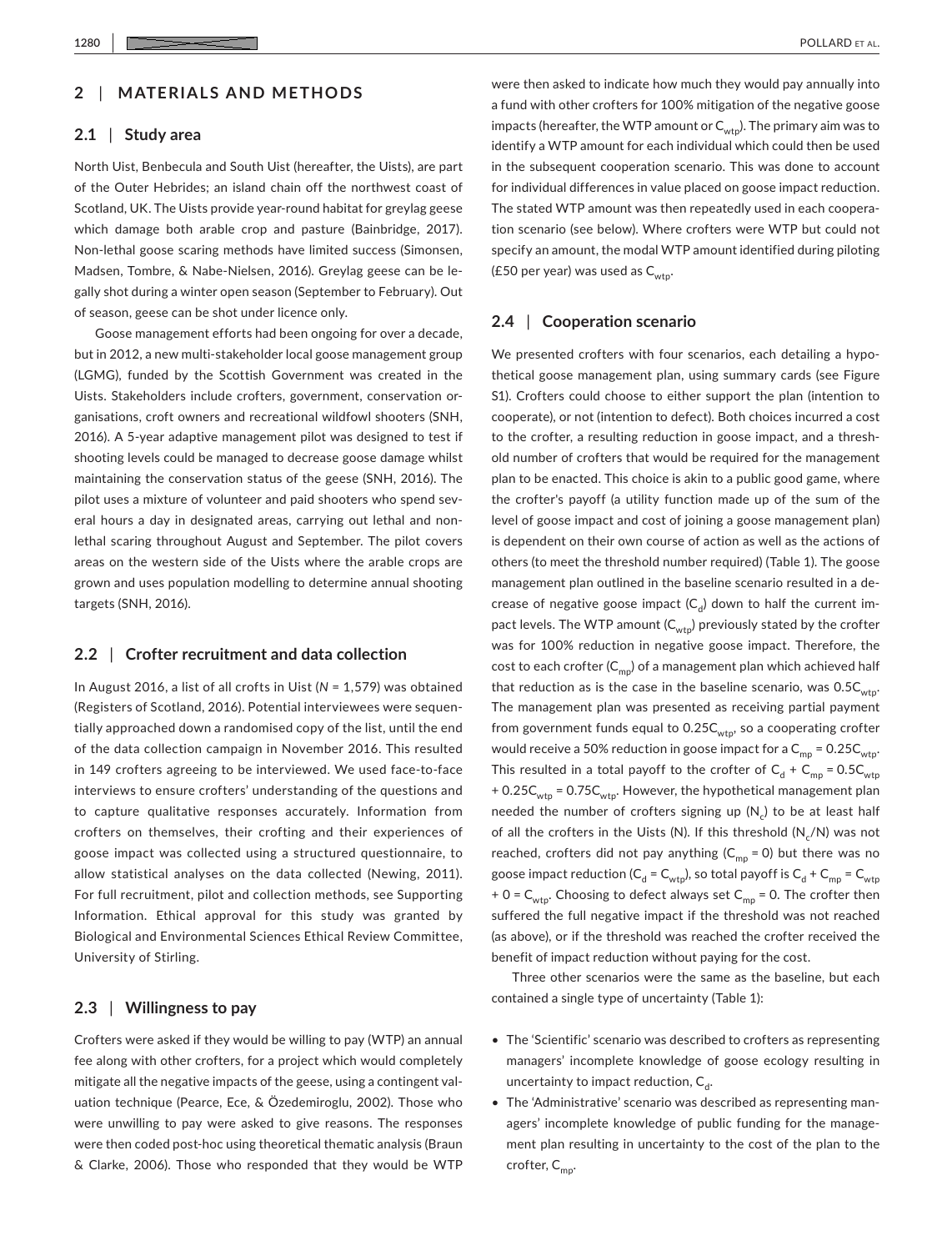TABLE 1 Crofter payoff (per year) matrices under four treatments of varied uncertainty. Here, payoffs are costs to the crofter, so rational behaviour seeks to minimise total costs under each treatment. Total cost to the crofter in bold, is the sum of the respective cost of management plan  $(C_{mn})$  and the cost of the negative goose impacts  $(C_a)$ . Table S2 shows a worked example

| <b>Baseline</b><br>$N_c < 0.5N$<br>$=C_{\rm wtp}$<br>$=\mathsf{C}_{\mathsf{wtp}}$<br>$C_{mp} = 0$<br>$C_{mp} = 0$<br>$C_d = C_{wtp}$<br>$C_d = C_{wtp}$<br>$C_{mp} = 0.25 C_{wtp}$<br>$N_c \geq 0.5N$<br>$=0.75C_{\rm wtp}$<br>$=0.5C_{\rm wtp}$<br>$C_{mp} = 0$<br>$C_d = 0.5 C_{wtp}$<br>$C_d = 0.5 C_{wtp}$<br>$N_c < 0.5N$<br><b>Scientific</b><br>$=C_{\text{wtp}}$<br>$=C_{\text{wtp}}$<br>$C_{mp} = 0$<br>$C_{mp} = 0$<br>$\mathsf{D}_{\mathsf{uc}}$ = $\mathsf{D}_{\mathsf{low}}$ or $\mathsf{D}_{\mathsf{high}},$ where<br>$C_d = C_{wtp}$<br>$C_d = C_{wtp}$<br>$\textsf{P}(\textsf{D}_{\mathsf{low}}) = \textsf{P}(\textsf{D}_{\mathsf{high}}) \; = 0.5$<br>$C_{mp} = 0.25 C_{wtp}$<br>$=0.25C_{\rm wtp}+D_{\rm uc}$<br>$N_c \geq 0.5N$<br>$= D_{\text{uc}}$<br>$C_{mp} = 0$<br>$C_d = D_{uc}$<br>$C_d = D_{uc}$<br>$N_c < 0.5N$<br>Administrative<br>$=C_{\rm wtp}$<br>$C_{mp} = 0$<br>$=C_{\rm wtp}$<br>$C_{mp} = 0$<br>$C_{uc}$ = 0 or $C_{high}$ ,<br>$C_d = C_{wtp}$<br>$C_d = C_{wtp}$<br>where<br>$N_c \geq 0.5N$<br>$=C_{\text{uc}} + 0.5C_{\text{wtp}}$<br>$=0.5C_{\rm wtp}$<br>$C_{mp} = 0$<br>$C_{mp} = C_{uc}$<br>$P(0) = P(C_{\text{high}}) = 0.5$<br>$C_d = 0.5C_{wtp}$<br>$C_d = 0.5 C_{wtp}$<br><b>Political</b><br>$N_c$ < Th <sub>uc</sub><br>$C_{mp} = 0$<br>$=C_{\text{wtp}}$<br>$C_{mp} = 0$<br>$=C_{\text{wtp}}$<br>$Th_{uc} = Th_{low}$ or $Th_{high}$ , where<br>$C_d = C_{wtp}$<br>$C_d = C_{wtp}$<br>$P(Th_{low}) = P(Th_{high}) = 0.5$<br>$N_c \ge Th_{uc}$<br>$C_{mp} = 0.25 C_{wtp}$<br>$=0.75C_{\text{wtp}}$<br>$C_{mp} = 0$<br>$=0.5C_{\text{wtp}}$ | Scenario | <b>Cooperation threshold</b> | Cooperate          | <b>Defect</b>      |  |
|-----------------------------------------------------------------------------------------------------------------------------------------------------------------------------------------------------------------------------------------------------------------------------------------------------------------------------------------------------------------------------------------------------------------------------------------------------------------------------------------------------------------------------------------------------------------------------------------------------------------------------------------------------------------------------------------------------------------------------------------------------------------------------------------------------------------------------------------------------------------------------------------------------------------------------------------------------------------------------------------------------------------------------------------------------------------------------------------------------------------------------------------------------------------------------------------------------------------------------------------------------------------------------------------------------------------------------------------------------------------------------------------------------------------------------------------------------------------------------------------------------------------------------------------------------------------------------------------------|----------|------------------------------|--------------------|--------------------|--|
|                                                                                                                                                                                                                                                                                                                                                                                                                                                                                                                                                                                                                                                                                                                                                                                                                                                                                                                                                                                                                                                                                                                                                                                                                                                                                                                                                                                                                                                                                                                                                                                               |          |                              |                    |                    |  |
|                                                                                                                                                                                                                                                                                                                                                                                                                                                                                                                                                                                                                                                                                                                                                                                                                                                                                                                                                                                                                                                                                                                                                                                                                                                                                                                                                                                                                                                                                                                                                                                               |          |                              |                    |                    |  |
|                                                                                                                                                                                                                                                                                                                                                                                                                                                                                                                                                                                                                                                                                                                                                                                                                                                                                                                                                                                                                                                                                                                                                                                                                                                                                                                                                                                                                                                                                                                                                                                               |          |                              |                    |                    |  |
|                                                                                                                                                                                                                                                                                                                                                                                                                                                                                                                                                                                                                                                                                                                                                                                                                                                                                                                                                                                                                                                                                                                                                                                                                                                                                                                                                                                                                                                                                                                                                                                               |          |                              |                    |                    |  |
|                                                                                                                                                                                                                                                                                                                                                                                                                                                                                                                                                                                                                                                                                                                                                                                                                                                                                                                                                                                                                                                                                                                                                                                                                                                                                                                                                                                                                                                                                                                                                                                               |          |                              |                    |                    |  |
|                                                                                                                                                                                                                                                                                                                                                                                                                                                                                                                                                                                                                                                                                                                                                                                                                                                                                                                                                                                                                                                                                                                                                                                                                                                                                                                                                                                                                                                                                                                                                                                               |          |                              |                    |                    |  |
|                                                                                                                                                                                                                                                                                                                                                                                                                                                                                                                                                                                                                                                                                                                                                                                                                                                                                                                                                                                                                                                                                                                                                                                                                                                                                                                                                                                                                                                                                                                                                                                               |          |                              |                    |                    |  |
|                                                                                                                                                                                                                                                                                                                                                                                                                                                                                                                                                                                                                                                                                                                                                                                                                                                                                                                                                                                                                                                                                                                                                                                                                                                                                                                                                                                                                                                                                                                                                                                               |          |                              | $C_d = 0.5C_{wtp}$ | $C_d = 0.5C_{wtp}$ |  |

 $N_c$ , total number of crofters choosing "cooperate"; N, total population of crofters in the Uists; C<sub>mp</sub>, cost of management plan; C<sub>d</sub>, cost of negative goose impacts;  $C_{wtp}$ , crofter WTP to eliminate all current negative goose impact;  $C_{uc}$ , cost of management plan under uncertainty;  $C_{high} = 0.5C_{wtp}$ , high cost;  $D_{uc}$ , cost of negative goose impacts caused under uncertainty;  $D_{low}$  = 0.25C<sub>wtp</sub>, low level of damage;  $D_{high}$  = 0.75C<sub>wtp</sub>, high level of damage;  $D_{high}$  threshold number of crofters choosing "cooperate" required for management plan to be enacted under uncertainty; Th<sub>low</sub> = 0.25N, low threshold; Th $_{\text{high}}$  = 0.75N, high threshold.

• The 'Political' scenario was described as representing managers' incomplete knowledge of how much support would be needed for the plan to be initiated, resulting in uncertainty to the threshold of cooperation required from crofters, Thuc.

The baseline was always presented to crofters first, and the following three treatments were randomised. The fixed annual costs remain the same so as time increases, the average payoffs for all four scenarios become equivalent (Table S1). To evaluate the crofters' beliefs about how others would behave in the same scenario, we used a wager method. After each decision, crofters were asked to estimate what percentage of all the crofters in the Uists would cooperate, by splitting a hypothetical £20 wager between 20 equal cells each representing a 5% block of the population. For example, if the crofter thought that between 46% and 55% of others would cooperate, they would write '10' in each of the '46%–50%' and '51%–55%' cells. If the crofter felt they could not estimate or they felt there was an equal chance of all outcomes, they would write '1' in each of the 20 cells. A fixed wager allowed crofters to express confidence in their prediction, responding with the wager spread over a large or small range.

#### **2.5** | **Statistical analyses**

To examine how uncertainty affects the intention to cooperate, as well as which background and impact experience characteristics most strongly predict intent to cooperate, we ran four linear mixed

effects models. Analyses were focused on how intention to cooperate and WTP for goose management were influenced by three groups of variables. Firstly, the value a crofter places on cooperation may depend on their current situation including size of their croft, the extent of their crofting experience or their existing access to goose management support via the croft owner or LGMG. Secondly, intention to cooperate may stem from wanting to mitigate personal impacts of geese such as time and money costs. We also include variables to capture crofters wishing to mitigate goose impacts on their community or on natural habitats. Finally, crofters who are aware of existing goose management through formal organisations may support cooperation with other crofters, or conversely believe that responsibility lies elsewhere. The individual variables for each of the groups are shown Table 2.

Firstly, for each analysis a 'global' model was built containing the predictor and random variables thought relevant to that analysis. The function 'dredge' (R package MuMIN) was then used on the global models to build and rank models by finite-sample corrected Akaike information criteria values (AIC<sub>.</sub>) calculated using maximum likelihood. No interactions between variables resulted in a better fitted model, according to AIC<sub>c</sub>. Best-fitting models ( $\Delta AIC_c$  < 2) were retained and were then standardised by dividing the continuous fixed variables by two standard deviations allowing direct comparison of coefficients between continuous and binary variables (Gelman, 2008).

The area under the curve (AUC) of receiver operating characteristic (ROC) plots was calculated for all models with a binary output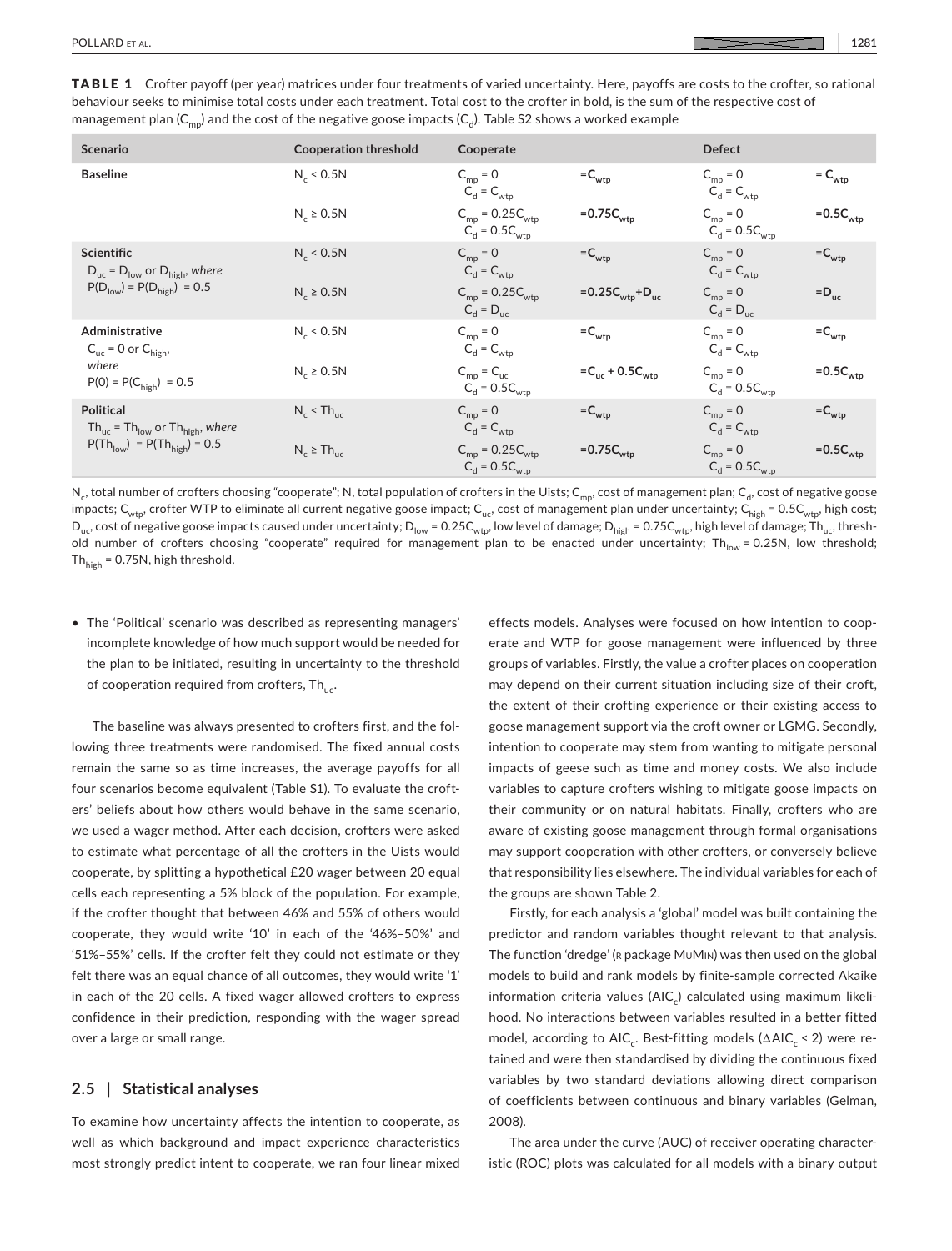TABLE 2 Variables measured for modelling intention to cooperate and willingness to pay for goose management. Not all predictor and random variables were included in all models

| <b>Groups of variables</b>                                                              | Variables measured (units)                                                                                                        |  |  |
|-----------------------------------------------------------------------------------------|-----------------------------------------------------------------------------------------------------------------------------------|--|--|
| Crofting experience<br>Representing individuals' connection                             | CE1: Time spent as a crofter<br>(years)                                                                                           |  |  |
| to crofting and access to support                                                       | CE2: Area of crofting land<br>(Hectares)                                                                                          |  |  |
|                                                                                         | CE3: Croft owner identity<br>(North Uist Estate, Storas<br>Uibhist community estate,<br>Scottish Government or<br>owner occupier) |  |  |
|                                                                                         | CE4: Township in Local<br>Goose Management Group<br>area (yes or no)                                                              |  |  |
| Impact of geese<br>Representing the range of direct                                     | IG1: Goose damage on their<br>croft (yes or no)                                                                                   |  |  |
| impacts geese have on crofters                                                          | IG2: Incurring of financial<br>costs due to crop loss (yes<br>or no)                                                              |  |  |
|                                                                                         | IG3: Incurring of financial<br>costs from scaring geese<br>(yes or no)                                                            |  |  |
|                                                                                         | IG4: Incurring of time costs<br>from scaring geese<br>themselves (yes or no)                                                      |  |  |
|                                                                                         | IG5: Personal concern about<br>damage to natural habitats<br>by geese (yes or no)                                                 |  |  |
|                                                                                         | IG6: Personal concern about<br>damage to other crofters'<br>crops (yes or no)                                                     |  |  |
|                                                                                         | IG7: Damage suffered<br>compared to other crofters<br>in the Uists (less, similar,<br>more or unsure)                             |  |  |
| Formal organisations<br>Representing engagement with formal<br>groups involved in goose | FO1: Member of the<br><b>Scottish Crofting</b><br>Federation (yes or no)                                                          |  |  |
| management                                                                              | FO2: Awareness of the<br>existing goose management<br>plan (yes or no)                                                            |  |  |
| Random variables<br>Included to account for the structure                               | R1: Location of crofter<br>(township)                                                                                             |  |  |
| of the data                                                                             | R2: Crofter identification<br>(unique study identification<br>number)                                                             |  |  |

variable to assess the ability of each model to correctly discriminate between a randomly chosen positive response and a randomly chosen negative response. A value of 0.7 or greater was considered as having acceptable discriminatory ability (Sommerville, Milner-Gulland, Rahajaharison, & Jones, 2010).

All model analyses were done in RStudio version 1.0.136, running R version 3.1.2. and using R packages LME4 (Bates, Mächler, Bolker, & Walker, 2014), glmmADMB (Bolker, Skaug, Magnusson, & Nielsen, 2012) and pROC (Robin et al., 2011).

#### **2.6** | **Intention to cooperate**

Two global models were built to investigate intention to cooperate. The first willingness to pay (WTP) global model included all crofters, whereas the second only included those advancing to the cooperation scenario. Both models have a binary response variable (Cooperate/ Defect), so we used generalised linear mixed effects models (GLMMs) with binomial error structure and a logit link. For predictor variables included in the WTP global model (see Table 2): CE1-4, IG1-6 and FO1- 2. Following simplification of the first global model, only predictor variables which were significant in at least one of the best-fitting models were included in the global model for the cooperation scenario (CE1, CE4, IG3-4, IG6, FO1-2). Residential location (R1) was included as the random variable for both models, and unique identifier (R2) was included in the cooperation scenario model only, as it contained repeated measurements from individuals. The cooperation scenario model also included the study treatment predictor variable, uncertainty type (scientific, administrative, political or baseline/no uncertainty).

## **2.7** | **Willingness to pay – amount**

The WTP amount global model used the same predictor and random variables as the WTP global model above. The response variable was amount WTP in British Pounds. We used a zero-inflated mixed effects model with a negative binomial distribution, which accounts for the large difference between mean and variance of the responses and the high number of zeros in the data caused by those unwilling to cooperate (UTC; Zuur, Ieno, & Elphick, 2010).

## **2.8** | **Perception of others' intention to cooperate**

Predictor variables included in this global model were the same as for the cooperation scenario, with the addition of the measure of how crofters compared their own goose damage with that of others (Table 2, IG7) and a binary predictor (cooperate/defect) variable indicating if the crofter had chosen to cooperate themselves under the equivalent scenario. We again used GLMMs with binomial error structure and a logit link. Data were collected as a wager. Crofters readily engaged with this method, however responses were mostly constrained to a narrow numerical range, and models with continuous responses failed to converge. Consequently, we converted these data into a binary output. If the wager ≥£10 across the range 51%–100%, we recorded that the crofter believed that the threshold of Uist crofters required to initiate the goose management plan would be passed.

## **3** | **RESULTS**

All best fitted models had  $\Delta AIC_c \leq 2$  (Tables S4-S7 for the output of all best fitted models). Results from the simplest (lowest number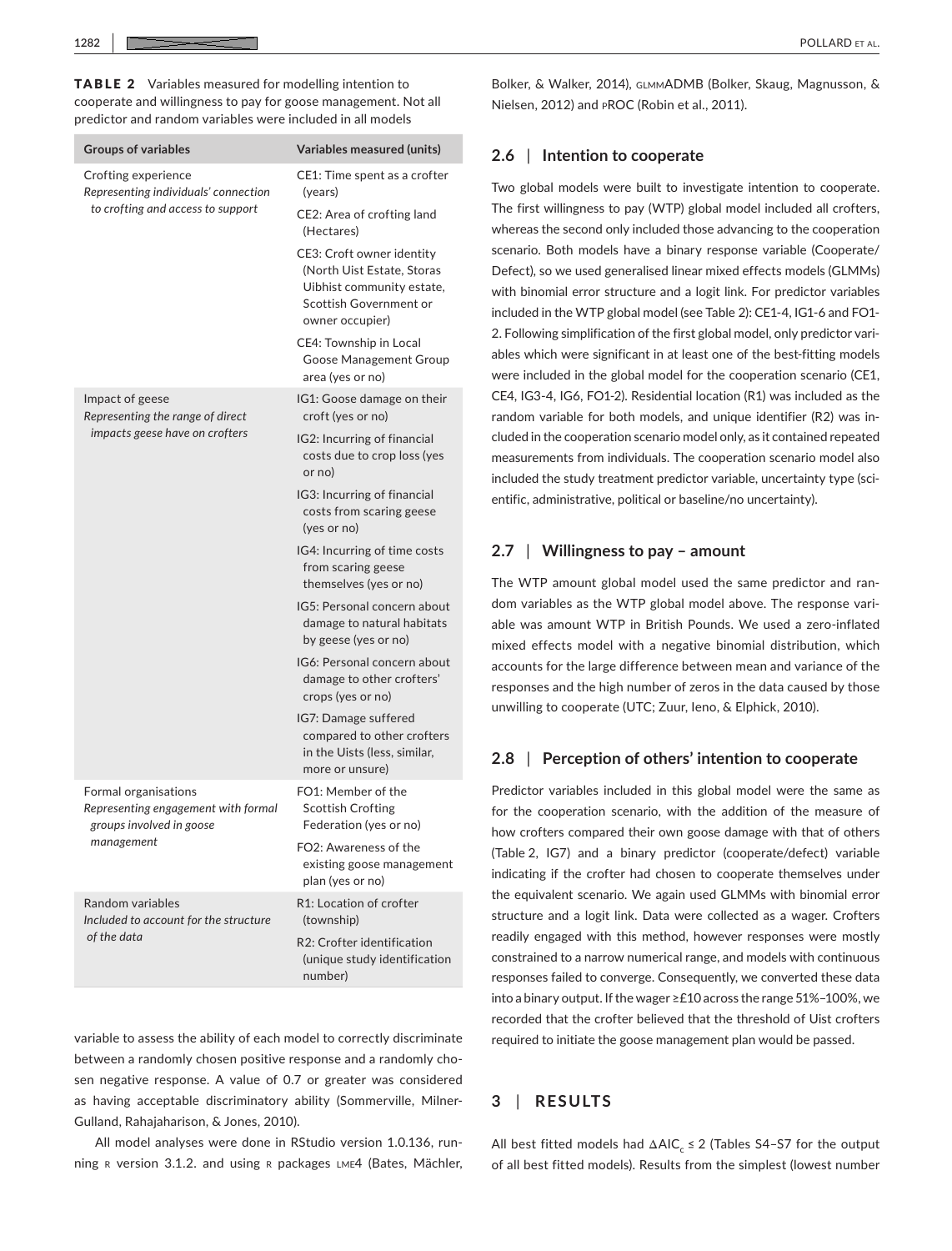TABLE 3 Standardised effect size of predictor variables on: intention to cooperate with other crofters on a cooperative goose management plan under different types of uncertainty (a) or with no uncertainty (b); amount willing to pay into a cooperative goose management plan (c); and crofters' prediction of others to cooperate (d). Outputs are from the simplest, best-fitting models. Effect sizes have been standardised \*(*p* < 0.05); \*\*(*p* < 0.01); \*\*\*(*p* < 0.001)

| <b>Predictor variable</b>                                 | (a)<br>Cooperation<br>scenario | (b)<br>Willingness<br>to pay | (c)<br><b>Willingness to</b><br>pay - amount | (d)<br>Perception<br>of others |
|-----------------------------------------------------------|--------------------------------|------------------------------|----------------------------------------------|--------------------------------|
| Goose damage wrt Uist average                             |                                |                              |                                              |                                |
| Less damage                                               |                                |                              |                                              | $-3.16*$                       |
| More damage                                               |                                |                              |                                              | $-3.82$                        |
| Don't know                                                |                                |                              |                                              | 0.22                           |
| Membership of SCF                                         |                                |                              |                                              | $-2.54$                        |
| Time as a crofter                                         |                                | $-0.97*$                     |                                              |                                |
| Cost of goose scaring<br>(time)                           |                                |                              | $0.78***$                                    |                                |
| Concern for others                                        |                                | $1.30*$                      | $0.43*$                                      |                                |
| Uncertainty type                                          |                                |                              |                                              |                                |
| Scientific                                                | $-3.20***$                     |                              |                                              | $-1.84**$                      |
| Administrative                                            | $-4.57***$                     |                              |                                              | $-2.94***$                     |
| Political                                                 | $-2.10*$                       |                              |                                              | $-1.76***$                     |
| Individual cooperation                                    |                                |                              |                                              | $3.45***$                      |
| Random effects<br>included                                | Location;<br>participant       | Location                     | Location                                     | Participant                    |
| Receiver operating<br>characteristic; area<br>under curve | 0.96                           | 0.72                         | <b>NA</b>                                    | 0.99                           |

of predictor variables) of each best fitted model and predicted effect sizes are described below and in Tables 3 and 4. Population level data for each predictor variable used in the models can be seen in Supporting Information.

#### **3.1** | **Intention to cooperate**

Most of the crofters who were interviewed (76.5%; 95% CI = 69.1%– 82.6%) were WTP for goose management. Reasons for crofters being UTC are shown in Table 5. The most common reason under no uncertainty was that geese did not affect them enough. In the presence of each type of uncertainty, the most common reason given for UTC behaviour was the unsatisfactory risk of a worse outcome compared to the baseline scenario.

Crofters' concern for others and their time as crofters were the two significant predictor variables (Figure 1, Table 3). The longer an individual had been a crofter the lower the predicted probability of cooperation (e.g. 10 years of crofting P(coop) = 0.75; 50 years of crofting P(coop) = 0.51) and crofters who showed concern for others had a higher predicted probability of cooperation than those who did not (at mean time crofting (32 years), showing concern for others  $P$ (coop) = 0.86, no concern for others  $P$ (coop) = 0.63) (Table 4). Fixed effects accounted for 13% of total variation in the model but there was essentially no variation between locations (Table S4). There was no significant difference (assessed by AIC<sub>c</sub>) between models with and without the random variable. The AUC of the ROC was 0.72.

Under all treatments of the cooperation scenario, most crofters were WTP for goose management. Under the uncertainty scenarios, type of uncertainty was the only significant predictor variable

for intention to cooperate (Figure 1, Table 3). In the absence of uncertainty (baseline), predicted probability of cooperation was >0.98 (Table 4). The presence of each of the three types (scientific, administrative and political) significantly decreased the predicted probability of cooperation compared to the baseline. The greatest effect was seen in the administrative scenario (P(coop) = 0.77), followed by small but significant effects with scientific (P(coop) = 0.93) and political (P(coop) = 0.98) (Table 4). Fixed variables accounted for 26% of the total variation and variation due to random variables accounted for 44%  $(R_m^2 = 0.26, R_c^2 = 0.70)$ . The AUC of the ROC for this model was 0.96.

## **3.2** | **Willingness to pay – amount**

The modal WTP amount was £50 per year and the mean £59.81 per year. Cost of goose scaring (time) and concern for others suffering damage were the two significant predictor variables for WTP amount (Figure 1, Table 3). A crofter who had not spent time scaring geese and was not concerned for others would pay £34.16 (Table 4), whereas those who had spent time scaring geese were WTP £73.98 and those indicating concern for others would pay £52.27. The model variance attributable to crofter location (random variable) was 0.13 (Table S4).

# **3.3** | **Perception of others' intention to cooperate**

Individual cooperation, type of uncertainty, membership of SCF and perceived relative level of goose damage (Figure 1, Table 3) were all significant predictor variables for perception of others' cooperation.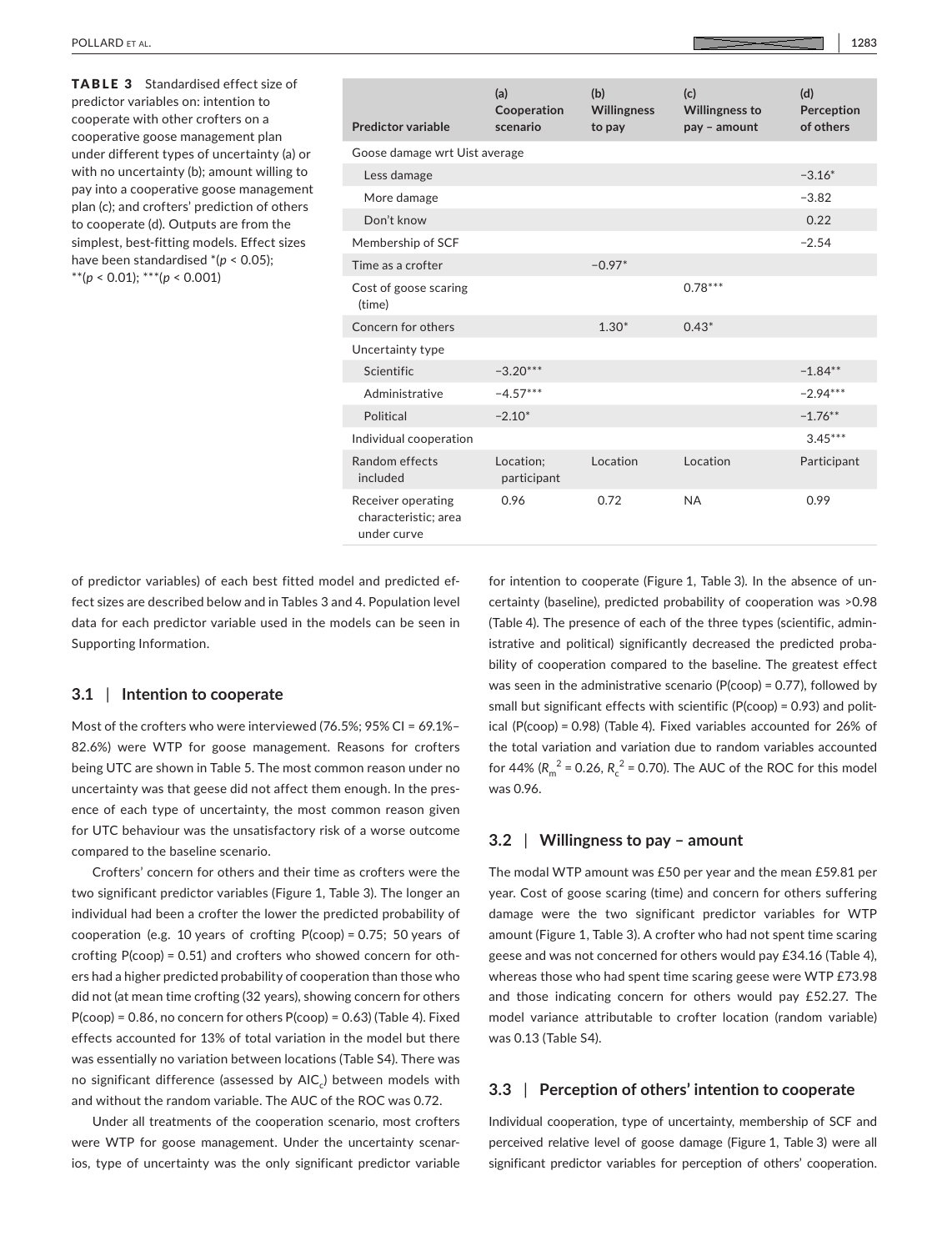TABLE 4 Example model predictions to illustrate how combinations of significant predictor variables affect: Probability of intention to cooperate, P(coop) (models a, b and d) or willingness to pay amount, £ (model c). Only the simplest, best-fitting models are shown. All values in parentheses are 95% confidence intervals

| Selected model structure                            | <b>Model prediction</b>         |
|-----------------------------------------------------|---------------------------------|
| (a) Cooperation scenario                            | $P$ (coop)                      |
| <b>Baseline</b>                                     | $0.98(0.97 - 1.00)$             |
| +Scientific Uncertainty                             | $0.93(0.81 - 0.98)$             |
| +Administrative Uncertainty                         | $0.77(0.58 - 0.89)$             |
| +Political Uncertainty                              | $0.98(0.91 - 0.99)$             |
| (b) Willingness to pay                              | $P$ (coop)                      |
| <sup>a</sup> 32 years crofting – concern for others | $0.63(0.45 - 0.78)$             |
| <sup>a</sup> 32 years crofting + concern for others | $0.86(0.78 - 0.92)$             |
| 10 years crofting $-$ concern for others            | $0.75(0.45 - 0.92)$             |
| 50 years crofting - concern for others              | $0.51(0.10 - 0.91)$             |
| (c) Willingness to pay - Amount                     | Willingness to pay amount $(E)$ |
| -cost of goose scaring - concern for others         | 34.16 (24.22-48.18)             |
| -cost of goose scaring + concern for others         | 52.27 (31.60-86.48)             |
| +cost of goose scaring - concern for others         | 73.98 (47.51-115.18)            |
| (d) Perception of others                            | $P$ (coop)                      |
| Goose damage wrt Uist                               |                                 |
| <b><i>b</i></b> Baseline                            | $0.93(0.64 - 0.99)$             |
| -same damage + less damage                          | $0.35(0.11 - 0.71)$             |
| +Scientific Uncertainty                             | $0.63(0.34 - 0.85)$             |
| +Administrative Uncertainty                         | $0.36(0.16 - 0.65)$             |
| +Political Uncertainty                              | $0.65(0.35 - 0.86)$             |
| -Individual cooperation                             | $0.10(0.19 - 0.43)$             |

<sup>a</sup>32 years is the mean time crofting. <sup>b</sup>Baseline model for comparison: Goose damage wrt Uist (same) - uncertainty + Individual cooperation - membership of the SCF.

Compared to a baseline (of individual cooperation, no uncertainty, no membership of SCF and a perceived average level of goose damage, P(coop) = 0.93), the presence of each type of uncertainty had a negative effect on predicted probability of cooperation (Table 4). Again, the greatest effect was seen with administrative uncertainty  $(P$ (coop) = 0.36), followed by scientific  $(P$ (coop) = 0.63), and then political  $(P$ (coop) = 0.65). Compared to the baseline model those who perceived they have suffered less than average damage were less likely to predict others as cooperating (P(coop) = 0.35). Having the perception of suffering more damage than others or a 'don't know' response had no significant impact, compared to those who had a perception of average damage. Compared to the baseline model, crofters who did not cooperate themselves were less likely to predict others would cooperate also (P(coop) = 0.10). Fixed variables account for 27% of the total variation and variation due to random variables accounted for 62%  $(R_m^2$  = 0.27,  $R_c^2$  = 0.88). The AUC of the ROC was 0.99.

# **4** | **DISCUSSION**

# **4.1** | **How uncertainty affects crofters' intention to cooperate**

When faced with a choice of discrete courses of action, people generally select those with lower uncertainty (Kahneman & Tversky, 1979; Lundhede, Jacobsen, Hanley, Strange, & Thorsen., 2015). This expectation is supported by our findings, with the presence of scientific uncertainty (from incomplete knowledge of the research system), administrative uncertainty (surrounding cost and responsibilities) and political uncertainty (regarding power relationships and values) each significantly decreasing the predicted probability of cooperation compared to a baseline scenario with no uncertainty.

Administrative uncertainty causes the largest decrease in terms of probability of cooperation. The administrative treatment was presented as uncertainty about whether public funding would be able to either pay all the cost of the management plan (thus, free for the crofter) or pay nothing towards the plan (doubling the cost to the crofter compared with other treatments). A view of shared responsibility was evident under the scenario of administrative uncertainty as the second most given reason for defecting was that others should contribute to goose management (Table 5). In this case, administrative uncertainty caused crofters to question the commitment of another stakeholder group, causing defection.

The negative effect of scientific uncertainty on probability of cooperation was small but statistically significant. Scientific uncertainty was framed as full enactment of management actions but with ecological uncertainty of how actions would affect the geese and the resulting level of damage caused. Here, defecting crofters did not mention other stakeholders (as with administrative uncertainty), so seemed to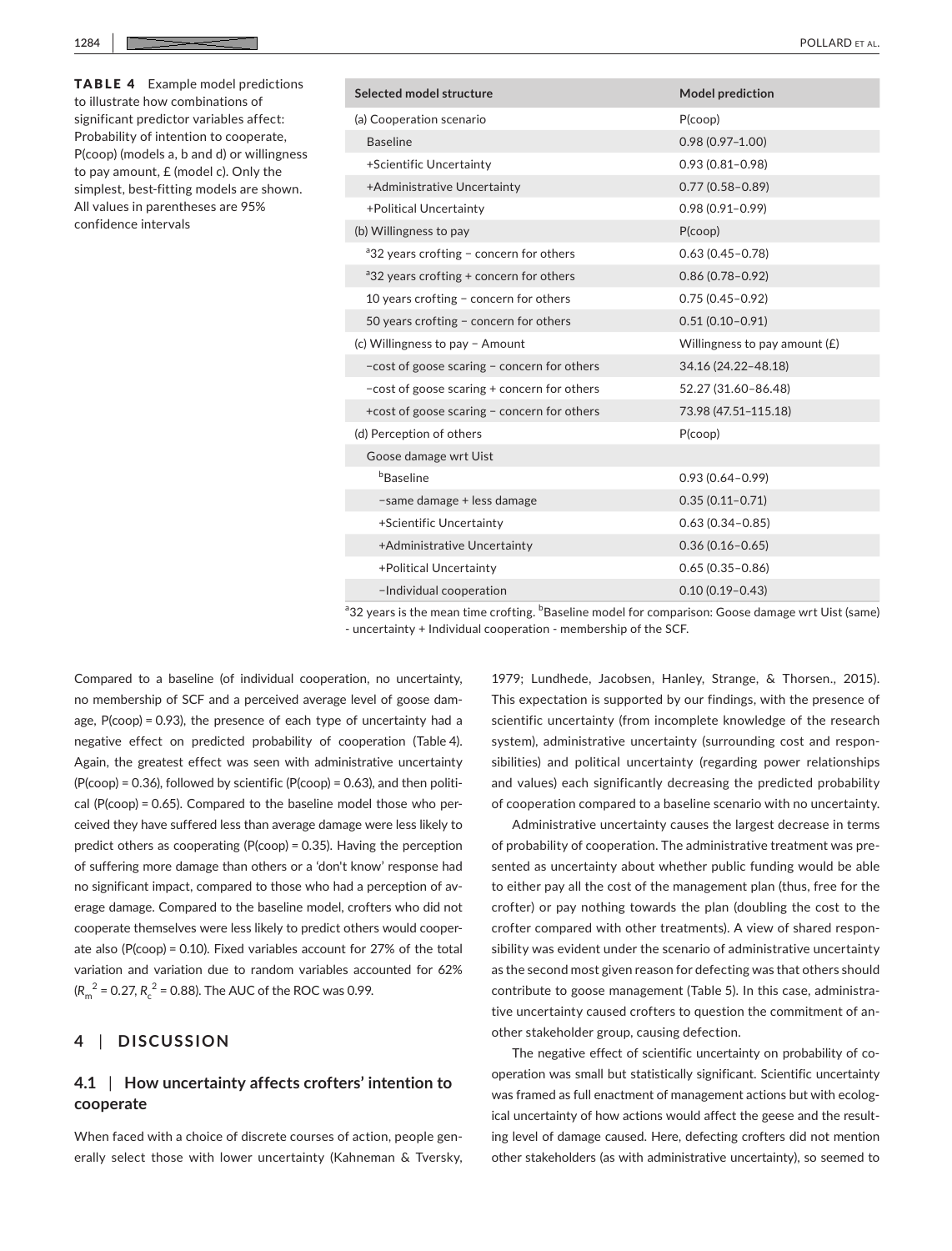TABLE 5 Reasons given by crofters for choosing not to cooperate in the willingness to pay (WTP) and in the three scenarios with uncertainty. *n* = 138 for WTP and 97 for the other three scenarios. Crofters were asked if they were WTP for goose management and if they indicated they would, then they were given four further choices (cooperation scenarios). The baseline treatment is not included in the table as there were no noncooperation responses. Sum of percentages may be greater than 100% as crofters could give more than one reason

|                                                            | Scenario type (number of non-cooperation responses) |                             |             |               |
|------------------------------------------------------------|-----------------------------------------------------|-----------------------------|-------------|---------------|
|                                                            |                                                     | <b>Cooperation scenario</b> |             |               |
| Reason                                                     | <b>WTP (34)</b>                                     | Scientific (13)             | Admin. (29) | Political (7) |
| The issue doesn't affect<br>me enough                      | 12 (35.3%)                                          | 1(7.7%)                     | 3(10.3%)    | 1 (14.3%)     |
| I will be leaving crofting<br>soon                         | 7(20.6%)                                            |                             |             |               |
| Goose management is not<br>possible                        | 3(8.8%)                                             |                             |             |               |
| Non-crofting groups<br>should (also) contribute<br>funding | 8 (23.5%)                                           |                             | 12 (41.4%)  |               |
| Crofters should be<br>individually responsible             | 4(11.8%)                                            |                             |             | 1 (14.3%)     |
| Not enough other<br>crofters will cooperate                |                                                     | 2(15.4%)                    | 1(3.4%)     | 3(42.9%)      |
| There is too much risk                                     |                                                     | 9(69.2%)                    | 15 (51.7%)  | 3(42.9%)      |
| Uncertainty gives excuse<br>for poor management            |                                                     | 1(7.7%)                     |             | 1(14.3%)      |



FIGURE 1 Standardised effect size (±95% confidence intervals) of predictor variables on: intention to cooperate with other crofters on a cooperative goose management plan under different types of uncertainty (a) or with no uncertainty (b); amount willing to pay into a cooperative goose management plan (c); and crofters' prediction of others to cooperate (d). Outputs are from the simplest, best-fitting models. Effect sizes have been standardised \*( $p < 0.05$ ); \*\*( $p < 0.01$ ); \*\*\*( $p < 0.001$ ). Full model outputs in Tables S3-S6, for plots a-d, respectively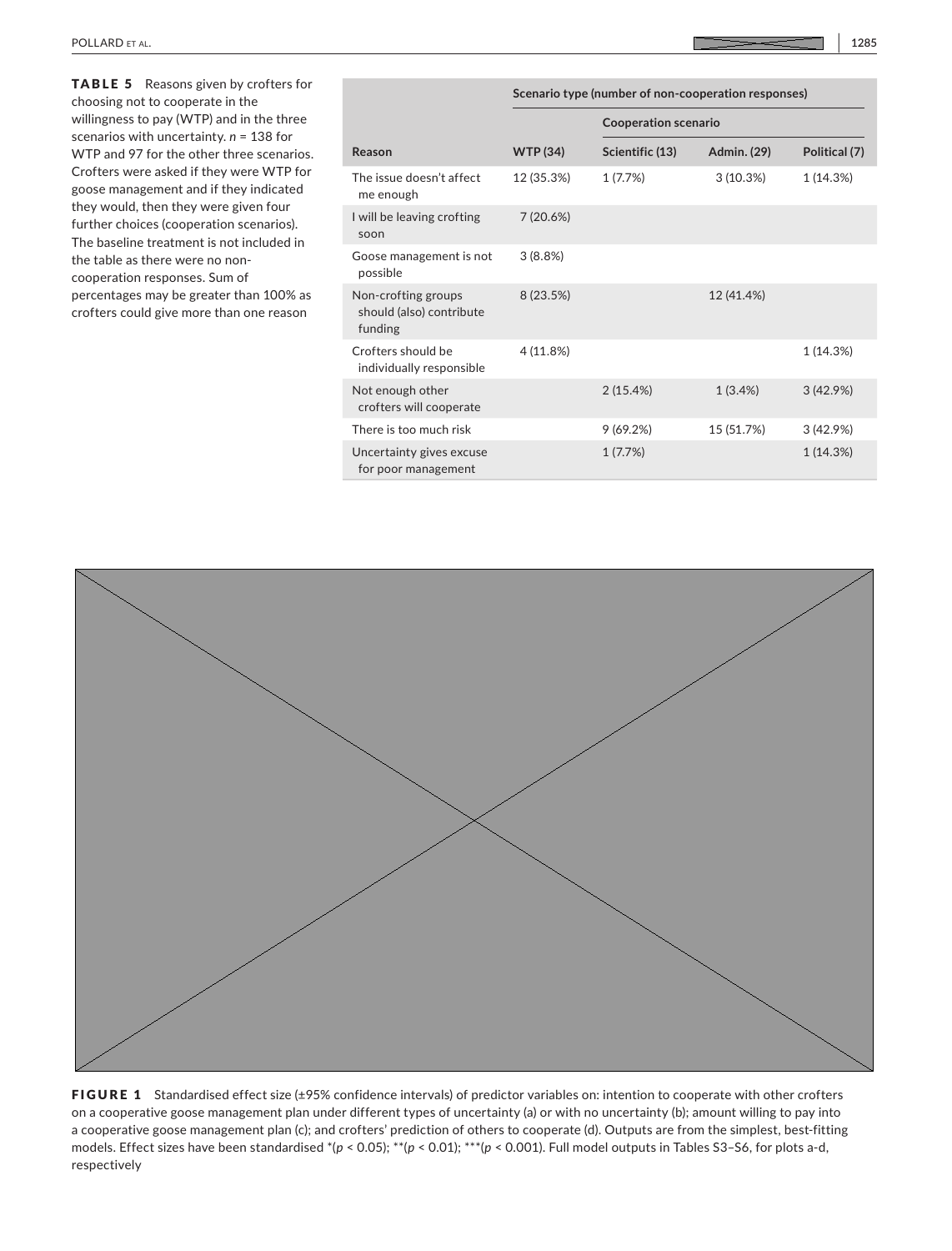be reacting to uncertainty directly (Table 3). In this scenario, general aversion to uncertainty may be contributing to much of the decrease in intention to cooperate (Lundhede et al., 2015).

Compared to the baseline scenario, the decrease in effect size under political uncertainty was very small but significant. The uncertainty in this scenario affected how many other people crofters thought might need to get involved, but also changed the conditions for accessing benefits without contribution. The small effect size means we cannot separate decreased probability of cooperation under political uncertainty from the general negative utility experienced from any type of uncertainty (Lundhede et al., 2015).

## **4.2** | **Describing crofters' cooperative behaviour**

Financial loss via goose damage was not a significant predictor variable for any model. Crofters were more likely to cooperate on a goose management plan and would pay more into such a plan when they indicated concern for others suffering from goose impacts. This pattern of cooperation would be expected if goose management payments were seen more as a charitable donation than self-serving (Park & Lee, 2015). The probability of cooperation decreased with increased time as a crofter. This result may be driven by crofters approaching retirement as 20% of crofters who chose to defect gave the reason that they were exiting crofting soon.

Many crofters chose to defect but not one crofter indicated that they were aiming to gain benefits without contributing. Crofters may not want to gain benefits this way because they see it as unfair, or they would not want to be seen as being unfair by their community. Small agricultural communities have strong reciprocal relationships between individuals (Sutherland & Burton, 2011), which can decrease behaviour perceived as unfair (Ostrom, 2010).

The mean WTP amount of £59.81 per year was similar to the £29.67 per year (£44.27, adjusted for inflation) which Hanley, MacMillan, Patterson, and Wright (2003) showed in a willingness to accept study for hypothetical goose population increase in Islay, Scotland. Those who have spent their own time scaring geese were WTP more into a cooperative goose management plan. Successful goose scaring is resource-intensive, as the geese repeatedly become accustomed to the methods used which then must be changed (Simonsen et al., 2016). Our results indicate that the opportunity costs associated with scaring geese are important enough to significantly increase WTP amount in the Uists.

## **4.3** | **Predicting others behaviour**

The largest predictor of whether crofters thought others would cooperate with each management scheme was their own preference to cooperate or defect. All types of uncertainty were also significant in the same direction and in the same rank order as with crofters' own choices. Individual crofters believed other crofters in the Uists would act similarly to themselves and did not indicate they thought others would attempt to gain benefits without contributing. Both these crofter predictions are consistent with the false consensus

effect, where people project their own behaviour onto others (Ross, Greene, & House, 1977).

## **4.4** | **Limitations of the method**

The use of contingent valuation methods to accurately value goods and services has been criticised. For example, WTP suffers from hypothetical biases, differences between willingness to pay and willingness to accept values for similar goods, and assumptions about how goods may be embedded in one another (Hausman, 2012). Hypothetical bias can be reduced by offering payments based on decisions made in the experiment, but it can unrealistically incentivise individualistic behaviour (Vohs, Mead, & Goode, 2008). Using the WTP amount from this study would not be appropriate for costing of a Uist goose management funding scheme. Where good, independent, data are available for goose management costs, a discrete choice experiment between alternative management actions could elicit a more accurate value than our contingent valuation (Johnston et al., 2017). The WTP variables in our modelling did not include a measure of personal wealth or income, which may be expected to have a significant influence on WTP amount (Pearce et al., 2002). The aim of identifying an individual WTP amount for each crofter to use in the cooperation scenario was achieved with our method.

We focused on the predictor variables that significantly affect cooperation and on the difference between the treatments. However, people also tend to overestimate WTP amount when responding to scenario questions compared to real-life situations (Murphy, Allen, Stevens, & Weatherhead, 2005) and without social interaction people overestimate theirs and others' propensity to cooperate (Vlaev, 2012). Steps were taken to minimise biases of methodological origin, such as by discussing the scenarios in a neutral way. Crofters predicted that others would make very similar choices to themselves, which suggests any bias towards wanting to appear in a good light extended beyond themselves to promoting the community as a whole. Separating bias from the social norms which we are trying to study is an ongoing challenge in field studies such as this.

# **4.5** | **Management implications of multiple system uncertainties**

The three sources of uncertainty affected crofters' intention to cooperate in different ways. In the presence of administrative uncertainty, defecting crofters indicated that other groups should shoulder some of the burden caused by uncertainty. In the presence of scientific uncertainty, no actions by any other group were mentioned as being involved in crofter cooperation. In the presence of political uncertainty (and in general), cooperating crofters were confident that others would act like them and not try to gain benefits without contributing. Prior to management actions being developed, an important step is for managers to understand the societal dimensions of a conflict, including stakeholder roles and actions (Young et al., 2016a). Our study shows that managers should also include an assessment of how stakeholders' actions may change under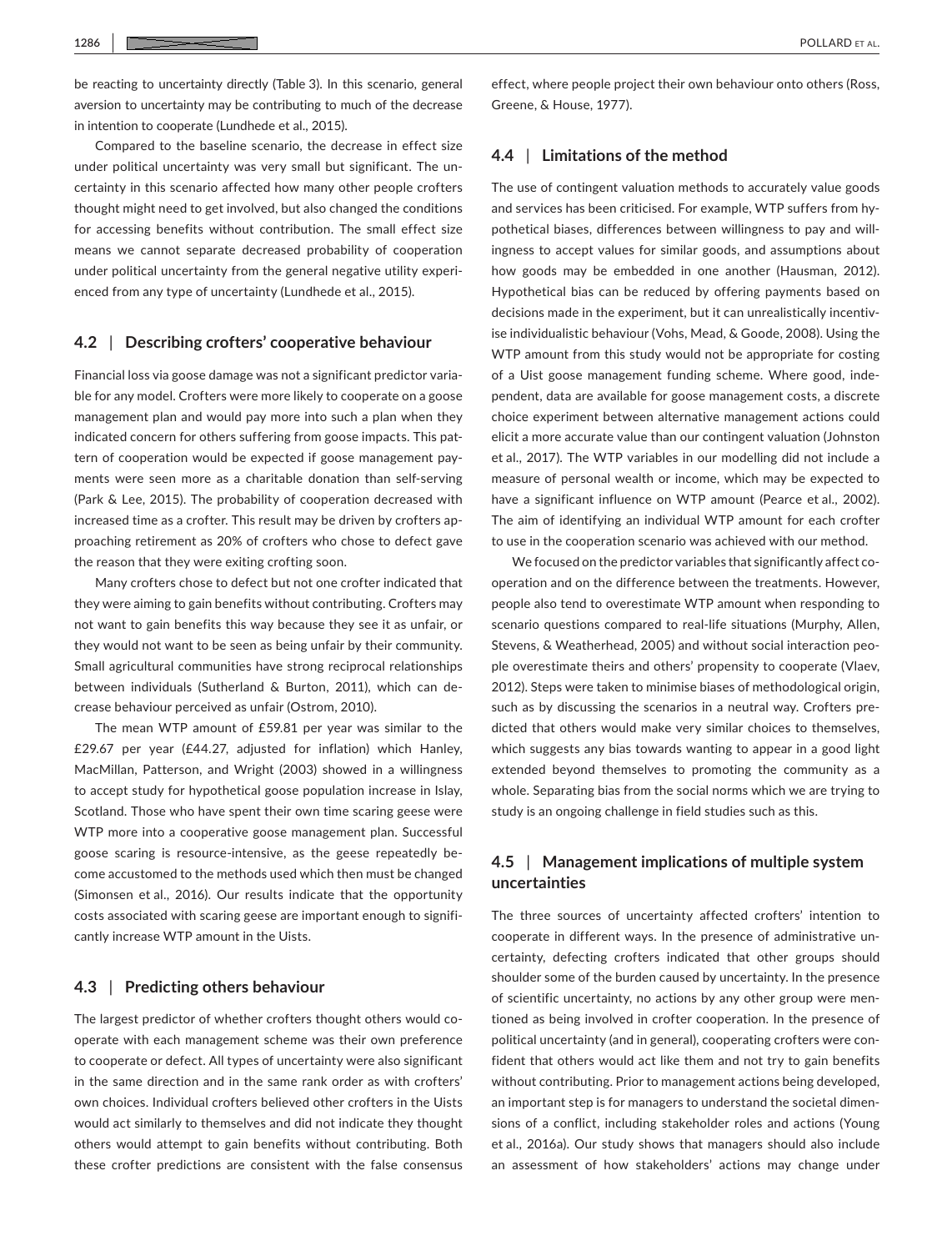different sources of uncertainty, especially if sources are associated with particular stakeholder groups.

Once relationships are better understood, steps can then be taken to cope with uncertainty. Firstly, uncertainty could be reduced by filling scientific research gaps such as the relative efficacy of scaring techniques or goose crop selectivity (Fox et al., 2016). But the application of increased ecological knowledge alone may have suboptimal impact on conflict if other types of uncertainty are not also addressed. Reducing reliance on uncertain external funding by increasing local fundraising may then decrease the administrative uncertainty which caused the greatest decrease in intention to cooperate. Secondly, in addition to technical solutions for uncertainty reduction, stakeholders should indicate a high level of commitment to the process (Hemmati, 2002). Longer-term partnerships between managers and scientists are advantageous (Moore, Pascoe, Thomas, & Keatley, 2017) and transparent communication of commitment could lessen the effect that associated uncertainties can have on intention to cooperate. Finally, embracing the inevitable uncertainty can bring positive benefits, such as opportunities for learning, increased stakeholder engagement and adaptability (Pe'er, Mihoub, Dislich, & Matsinos, 2014). Explicitly including multiple types of uncertainty in established participatory decision-making techniques (such as multicriteria decision-making or scenario planning) may decrease the negative impact of uncertainty on levels of cooperation, even though the calculated level of uncertainty has not reduced (Mason et al., 2018).

Cooperation in the Uists over goose management has been established through formation of the multi-stakeholder LGMG and previous commitment to the 5-year adaptive management pilot. The current level of cooperation between stakeholders may be at risk if future goose management plans cannot reduce administrative uncertainty (for example, by securing funding) nor demonstrate commitment to the project (for example, by enshrining another multi-year plan).

# **5** | **CONCLUSIONS**

Our work illustrates the potential differences in stakeholders' response to uncertainty in the form of cooperation. Reducing scientific uncertainty, at which conservation practitioners are likely to be most skilled, may not be the most important gap to fill. Variation in behavioural response to uncertainty can be taken into account throughout the conflict management process to target the most effective ways to either preferentially reduce uncertainty itself or increase the acceptance of uncertainty amongst stakeholders. Both tactics mark a way forward to reducing the impacts that uncertainty can cause.

## **ACKNOWLEDGEMENTS**

The authors thank the crofting communities of the Uists for their participation and local Scottish Natural Heritage staff for fieldwork support and expertise. Two anonymous reviewers are also thanked for their help in improving this paper. C.R.J.P. was supported by a

Natural Environment Research Council Doctoral Training Grant as part of the IAPETUS Doctoral Training Partnership (NE/L002590/1).

#### **AUTHORS' CONTRIBUTIONS**

C.R.J.P., S.R., A.K., J.Y. and N.B. conceived the ideas and designed the methodology; C.R.J.P. collected and analysed the data and led the writing of the manuscript; L.F.B., A.K. and N.B. contributed advice on statistical analyses and modelling. All authors contributed critically to the drafts and gave final approval for publication.

#### **DATA ACCESSIBILITY**

The data used in this study are available via the Dryad Digital Repository <https://doi.org/10.5061/dryad.gk44j56> (Pollard et al., 2019).

## **ORCID**

*Chris R. J. Pollard* <https://orcid.org/0000-0003-1278-6891> *Juliette C. Young A<https://orcid.org/0000-0002-8522-0883>* 

#### **REFERENCES**

- Bainbridge, I. (2017). Goose management in Scotland: An overview. *Ambio*, *46*(s2), 224–230.
- Barrett, S., & Dannenberg, A. (2012). Climate negotiations under scientific uncertainty. *Proceedings of the National Academy of Sciences of the United States of America*, *109*(43), 17372–17376.
- Bates, D., Mächler, M., Bolker, B., & Walker, S. (2014). Fitting linear mixed-effects models using lme4. *Journal of Statistical Software*, *67*(1). Retrieved from <http://arxiv.org/abs/1406.5823>
- Bolker, B., Skaug, H., Magnusson, A., & Nielsen, A. (2012). Getting started with the glmmADMB package. R package ver. 2.0–8, p. 12.
- Braun, V., & Clarke, V. (2006). Using thematic analysis in psychology. *Qualitative Research in Psychology*, *3*(2), 77–101. [https://doi.org/10.1](https://doi.org/10.1191/1478088706qp063oa) [191/1478088706qp063oa](https://doi.org/10.1191/1478088706qp063oa)
- Cárdenas, J. C., & Ostrom, E. (2004). What do people bring into the game? Experiments in the field about cooperation in the commons. *Agricultural Systems*, *82*(3), 307–326.
- Cusack, J. J., Duthie, B., Rakotonarivo, S., Pozo, R. A., Mason, T. H. E., Månsson, J., … Bunnefeld, N. (2018). Time series analysis reveals synchrony and asynchrony between conflict management effort and increasing large grazing bird populations in northern Europe. *Conservation Letters*, *12*, e12450. [https://doi.org/10.1111/](https://doi.org/10.1111/conl.12450) [conl.12450](https://doi.org/10.1111/conl.12450)
- Fox, A. D., Elmberg, J., Tombre, I. M., & Hessel, R. (2016). Agriculture and herbivorous waterfowl: A review of the scientific basis for improved management. *Biological Reviews*, *92*, 854–877.
- Gelman, A. (2008). Scaling regression inputs by dividing by two standard deviations. *Statistics in Medicine*, *27*, 2865–2873.
- Hanley, N., MacMillan, D., Patterson, I., & Wright, R. E. (2003). Economics and the design of nature conservation policy: A case study of wild goose conservation in Scotland using choice experiments. *Animal Conservation*, *6*(2), 123–129.
- Hausman, J. (2012). Contingent valuation: From dubious to hopeless. *Journal of Economic Perspectives*, *26*(4), 43–56. [https://doi.](https://doi.org/10.1257/jep.26.4.43) [org/10.1257/jep.26.4.43](https://doi.org/10.1257/jep.26.4.43)
- Hemmati, M. (2002). *Multi-stakeholder processes for governance and sustainability: Beyond deadlock and conflict*. London, UK: Earthscan.